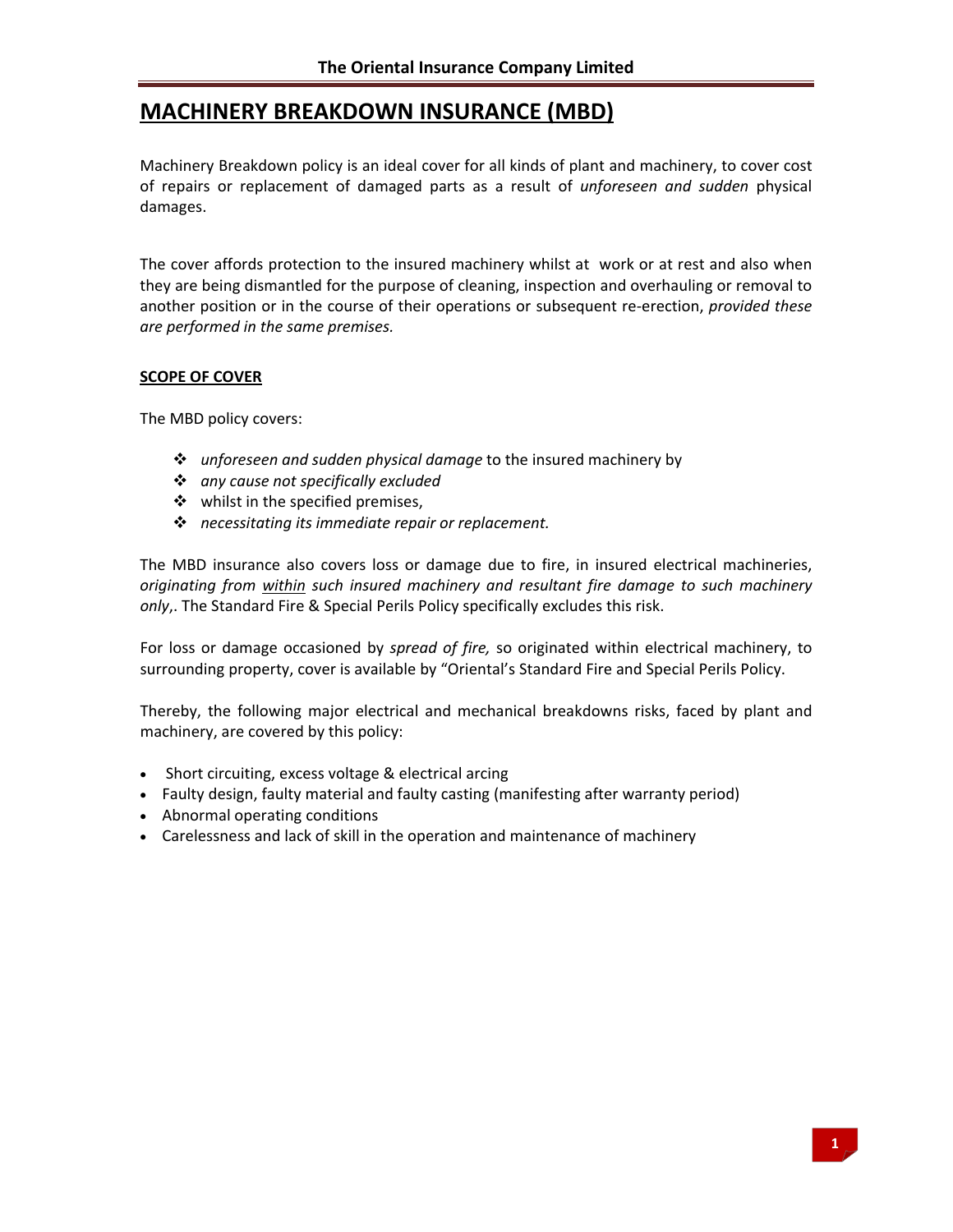- Entry of foreign bodies
- Falling, Impact, Collision etc
- Bursting or disruption of turbines, compressors, cylinders of steam engines, hydraulic cylinders or fly wheels or other apparatus subject to centrifugal force, internal pressure.

# **Significant Exclusions:**

The exclusions under the MBD Policy are grouped into the following two categories:

- 1. General Exclusions
- 2. Specific exclusions

# **Significant General Exclusions:**

- War & civil war or riot, strike and kindred risks
- ❖ Nuclear risks

# **Significant Special Exclusions:**

- The excess as stated in the schedule.
- Fire & allied perils, theft. (Insurable under Oriental's Fire and Oriental's Housebreaking policy respectively)
- Loss, damage resulting from overload experiments or tests requiring the imposition of abnormal conditions.
- *Gradually* developing flaws, defects, cracks or partial fractures in any part *not necessitating immediate stoppage and repair* although at some future time repair or renewal of the parts affected may be necessary.
- Wear and tear losses arising out of ordinary usage or working. (The intention of this exclusion is simply to exclude the actual wastage, wear or deterioration *but not sudden and unforeseen damage* to other parts resulting there from.)
- Faults or defects which were in existence when the insurance was arranged and known to the insured.
- Damage due to faults or defects for which the manufacturer or the supplier is responsible either by law or under contract.
- Loss of use of the insured's plant or property of any other consequential loss incurred by the insured.

(Cover for loss of gross profit consequential upon business interruption arising out of machinery breakdown losses is available under Orientals' "Loss of Profits Insurance (following Machinery Breakdown)".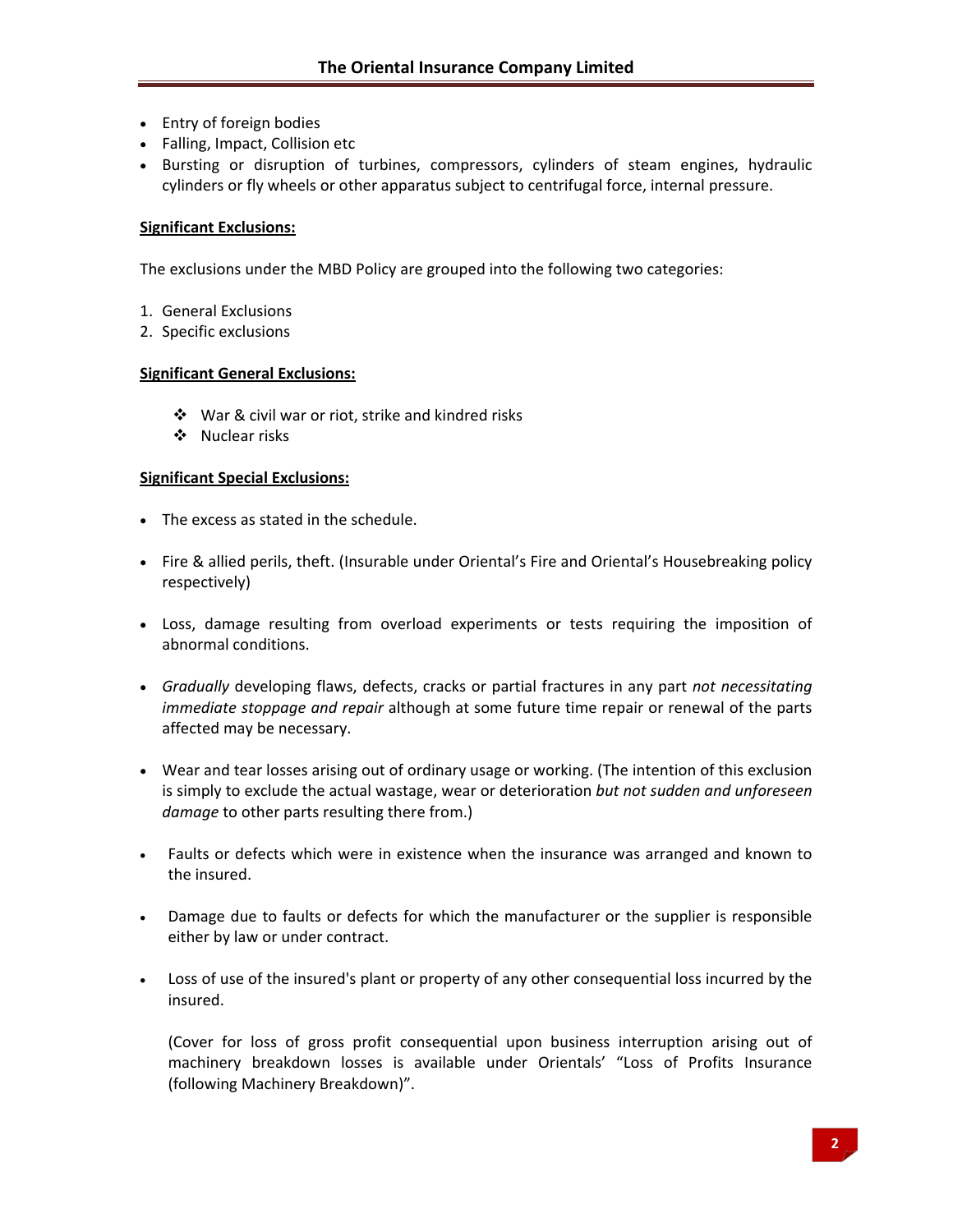- Loss, damage/and/or liability due to explosions in Chemical Recovery Boilers.
- Loss of or damage to belts, ropes, chains, rubber tyres, knives or exchangeable tools and such other parts; unless loss or damage to the equipments/machinery is indemnifiable in terms of the policy.
- Loss or damage for which the manufacturer or supplier or repairer of the property is responsible either by law or contract.

Explosion / implosion risks, *other than those specifically covered by the MBD policy*, are insurable under the fire policy and boiler explosion policy. (Please see note below).

# **NOTE 1:**

- Explosion / Implosion cover, is available in Oriental's "Standard Fire and Special Perils" Insurance. (See the "Standard Fire and Special Perils" policy.)
- Explosion / implosion of boilers, economizers or other vessels, machinery or apparatus( in which steam is generated) or their contents resulting *arising out of a defect of their own internal working*, is available in Oriental's "Boiler & Pressure Plant Insurance" as well as Oriental's "Machinery Breakdown Policy".

# **NOTE 2:**

- The Standard Fire & Special Perils Policy indemnifies loss or damage to steam generating boilers and other pressure vessels due to insured *external causes* and consequent fire or non‐fire (concussion) damages only.
- However, loss or damage to the boiler or other pressure plant due to excessive steam pressure, arising out of a *defect of their own internal working, is not* covered under the Fire Policy.
- It is, therefore, recommended that Boiler and Pressure Plant are insured *both* under Oriental's "Standard Fire and Special Perils Policy" and also under Orientals' "Boiler and Pressure Plant Policy" or "Machinery Breakdown Policy" to have a cover for both set of perils.

# **Extensions Available Under This Policy**

The following extensions are covered under MBD Policy on payment of additional premium:

- 1. Express freight (air freight excluded), holiday and overtime rates of wages.
- 2. Air Freight Only.
- 3. Surrounding Property
- 4. Third Party Liability
- 5. Custom Duty
- 6. Escalation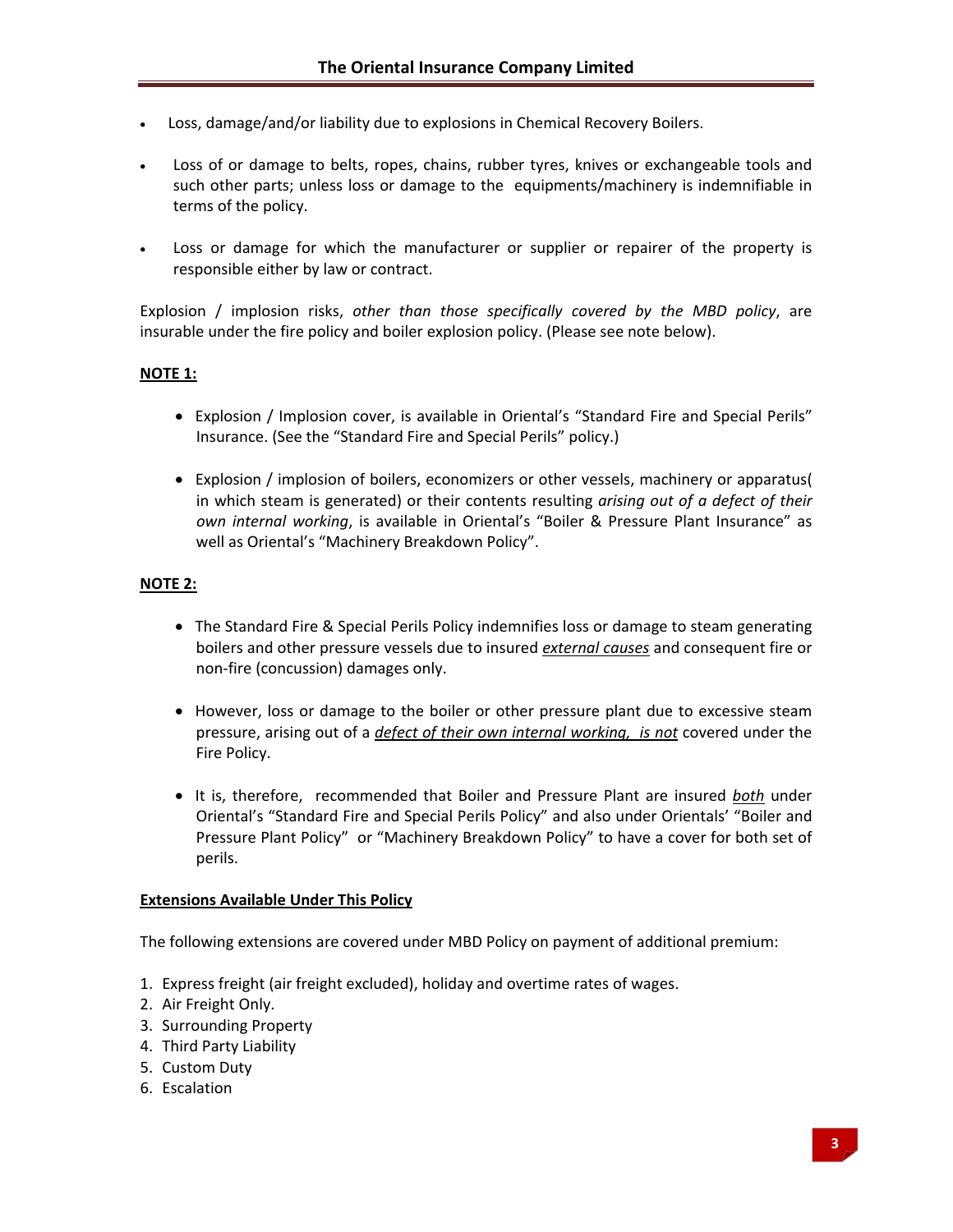# **GUIDELINES FOR DETERMINING SUM INSURED:**

- The insured has the responsibility for declaring the Sum Insured (SI). The SI for each item covered must represent the *New Replacement Cost.*
- For this purpose the Sums insured should be reviewed at frequent intervals and, if possible, values should be linked to an acceptable index showing the fluctuation in prices. An annual revaluation of the items of plant and machinery should also be carried out in order to ensure that the Sums Insured are always kept up-to date.

This can be determined in various ways depending on the information available. Some of the usual methods are suggested here under:

| <b>Situation</b>                                                                               | <b>Sum Insured</b>                                             |
|------------------------------------------------------------------------------------------------|----------------------------------------------------------------|
| 1. Currently available for sale:                                                               | Valid current list price for the item<br>❖                     |
|                                                                                                | $+(plus)$                                                      |
|                                                                                                | Taxes & Duties, Delivery Costs to the site, Erection Cost<br>❖ |
|                                                                                                | $+(plus)$                                                      |
|                                                                                                | Suitable escalation for the policy period<br>❖                 |
| 2. Equipment no longer<br>available for sale and only<br>spare parts price is<br>ascertainable | List price from last available Price List<br>❖                 |
|                                                                                                | $+(plus)$                                                      |
|                                                                                                | Loading/Discounts for price variation (Where relevant)<br>❖    |
|                                                                                                | $+(plus)$                                                      |
|                                                                                                | Taxes & Duties, Delivery Costs to the site, Erection Cost<br>❖ |
|                                                                                                | $+(plus)$                                                      |
|                                                                                                | Suitable escalation for the policy period<br>❖                 |
| 3. If no Price List is available:                                                              | Purchase/Delivery Price<br>❖                                   |
|                                                                                                | $+(plus)$                                                      |
|                                                                                                | ❖<br>Loading/Discounts for price variation (Where relevant)    |
|                                                                                                | $+(plus)$                                                      |
|                                                                                                | Taxes & Duties, Delivery Costs to the site, Erection Cost<br>❖ |

# **Computation Of Sum Insured:**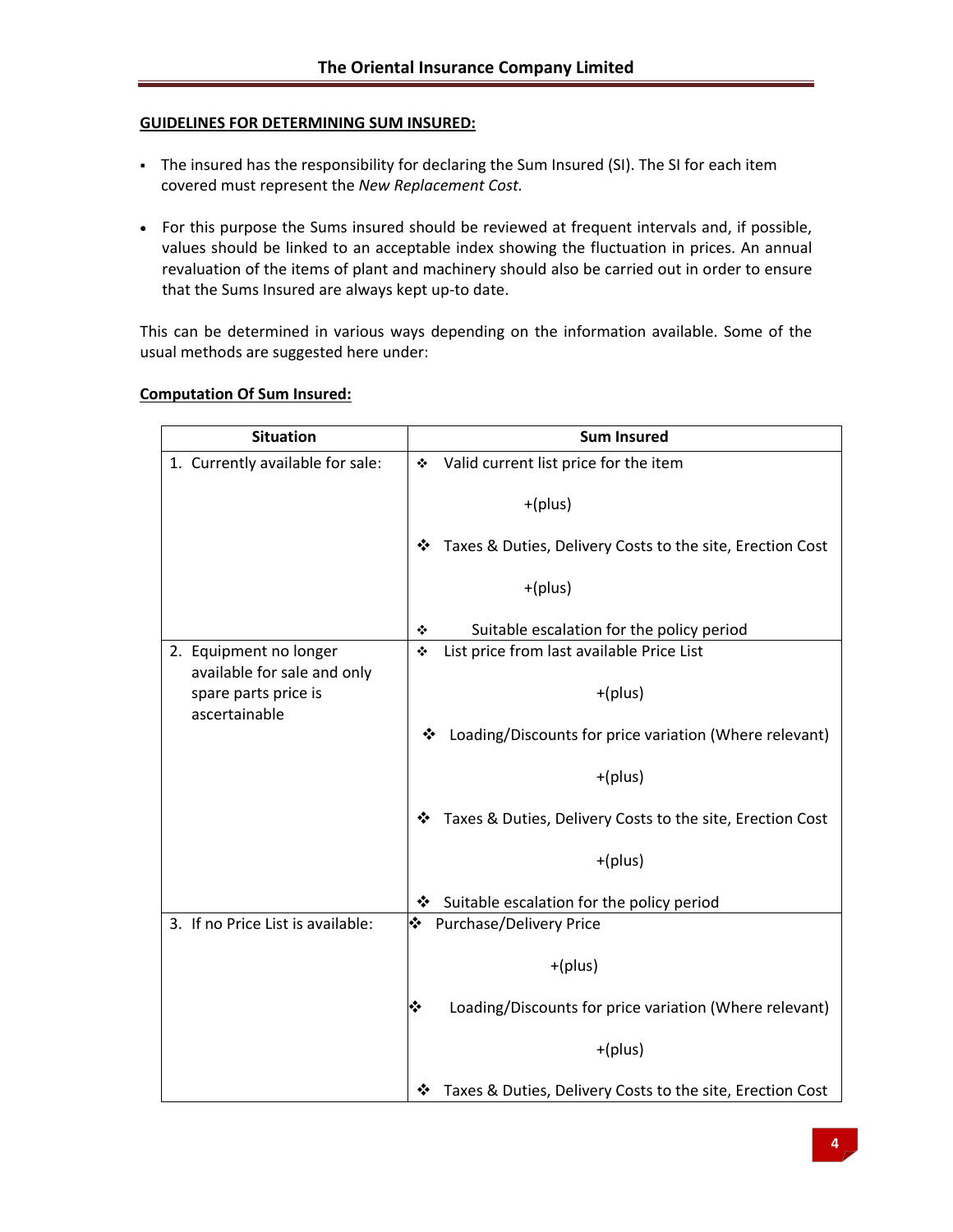| $+(plus)$                                   |
|---------------------------------------------|
| ❖ Suitable escalation for the policy period |

### **Note:**

- Depending on the type of system and the individual circumstances involved, delivery cost could be quite substantial. Hence, it is advisable to realistically account for the same.
- Discounts and special price agreements upon purchase of the items to be insured *should not be taken into consideration* when determining SI because after loss usually insured would not get these discounts.
- Under-insurance should be avoided; otherwise claims for repairs or replacements are paid only in the proportion which the Sum Insured bears to the current new replacement value. In other words, the claim settlement becomes subject to the condition of average.

# **C A U T I O N:**

If the declared sum insured is found to be less than the amount required to be insured *(on the date of loss)*, then the claim amount will be proportionately reduced. Hence purchase of the Escalation Extension is recommended to reduce the possibility of under insurance.

### **Example**

| Sum Insured Opted:                                                | Rs.10, 00,000/- |
|-------------------------------------------------------------------|-----------------|
| Sum Insured <i>required to be opted</i> as per policy conditions: | Rs.14,00,000/-  |
| Loss:                                                             | Rs. 3,00,000/-  |
| Loss payable will be proportionately reduced                      | Rs. 2,14,286/-  |

(10,00,000 / 14,00,000 x 3,00,000)

### **GENERAL**

- 1. All equipments should have a serial number (Full nameplate details of the machine i.e. manufacturer's name, type, year of manufacture, serial number) or any identification mark. The same is to be mentioned in the proposal.
- 2. Risks are usually accepted only after satisfactory inspection.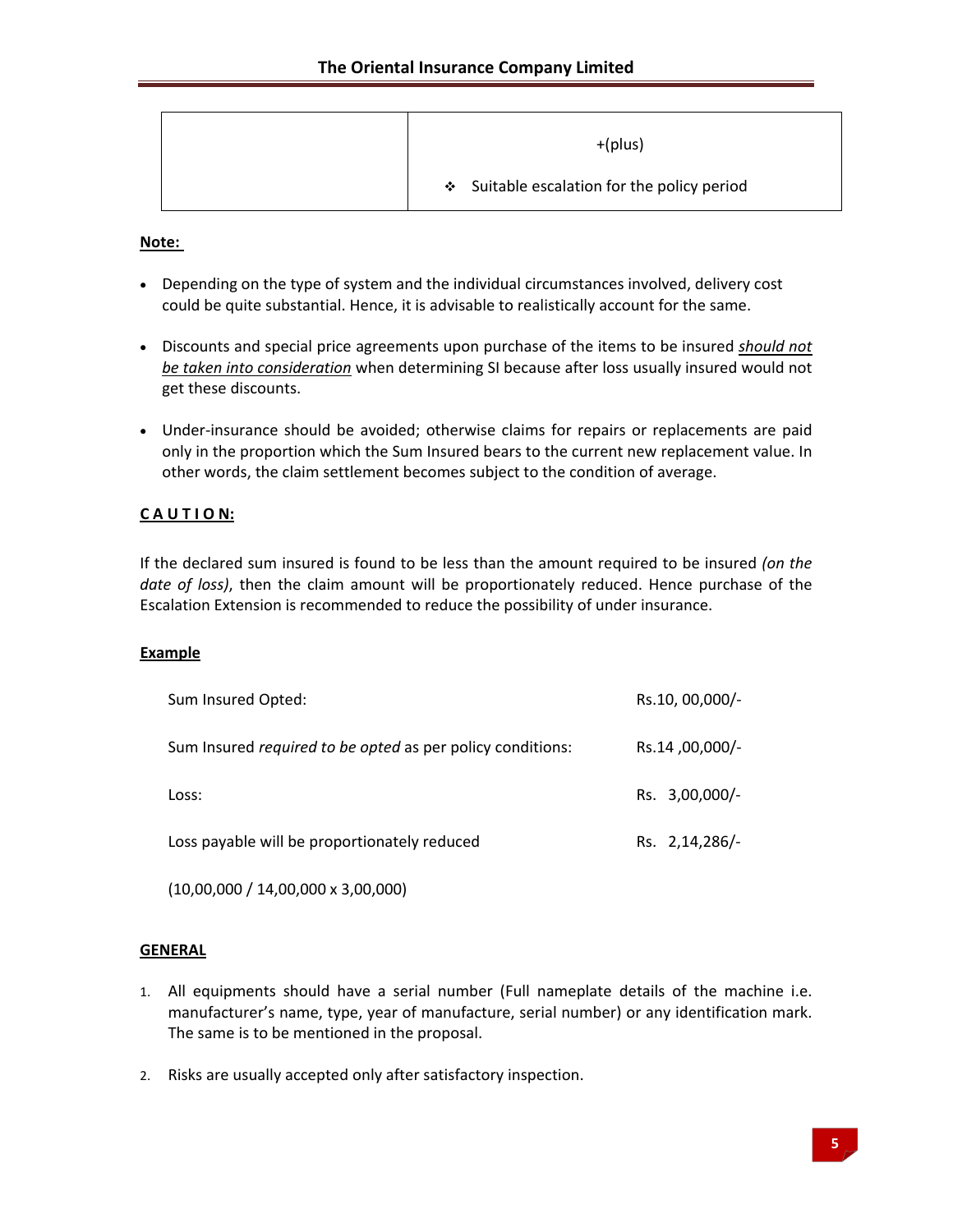- 3. Machines, which are under erection or testing and commissioning, should be insured only *after* initial performance / test operations have completed successfully.
- *4. Machines proposed for insurance should be in worthy working condition with proper preventive maintenance programme. Safety devices wherever provided on the machines must be in proper operating condition.*
- 5. A Machinery Insurance Policy does *not* cover electronic equipments such as Computers, Medical and Biomedical Equipments, Microprocessors, Audio/Visual Equipments. These equipments can be covered under Oriental's "Electronic Equipments Insurance" (EEI) Policy. (*Hyperlink*)

# 6. Option to insure under either MB or EEI Policy

Equipments having computerized controls and operations, which are integral to the equipments, can be insured either under MBD policy or under EEI policy. If value of electronics portions is predominant, it is recommended to take the EEI policy for such equipments / machines.

### 8. Cover for part of machinery and Gear Boxes under Machinery Insurance (MI) Policy -

- Gear Boxes should *not* be insured in isolation but should be insured either with the 'drives' or the driven equipment.
- Parts of machines should *not* be insured separately; their values should be included in the total value of the machine to which they are related.

9. In respect of Turbo generator sets proposed to be covered under Machinery Insurance Policy, for the purpose of Sum Insured, the following break‐up is acceptable:

o Turbine, Alternator, Gear Box, Control Panel and Cables

### 10. Insurance of Foundations ‐

In cases where insurance of foundations or oil in transformers and other electrical equipment is specifically required, *their values should be declared separately.*

# 11. Spares/Standby Equipments:

- For all standby or spare electrical and mechanical equipments, 50 % discount is permissible; provided *only one machine remains in operation, at any one time.*
- MB cover for insurance of spares of machines like rotors of generators, compressors, turbines or windings of transformers etc. can be granted. The same can be covered along with the machines separately by charging 50% of premium rate applicable to the corresponding machine under the MB Policy.